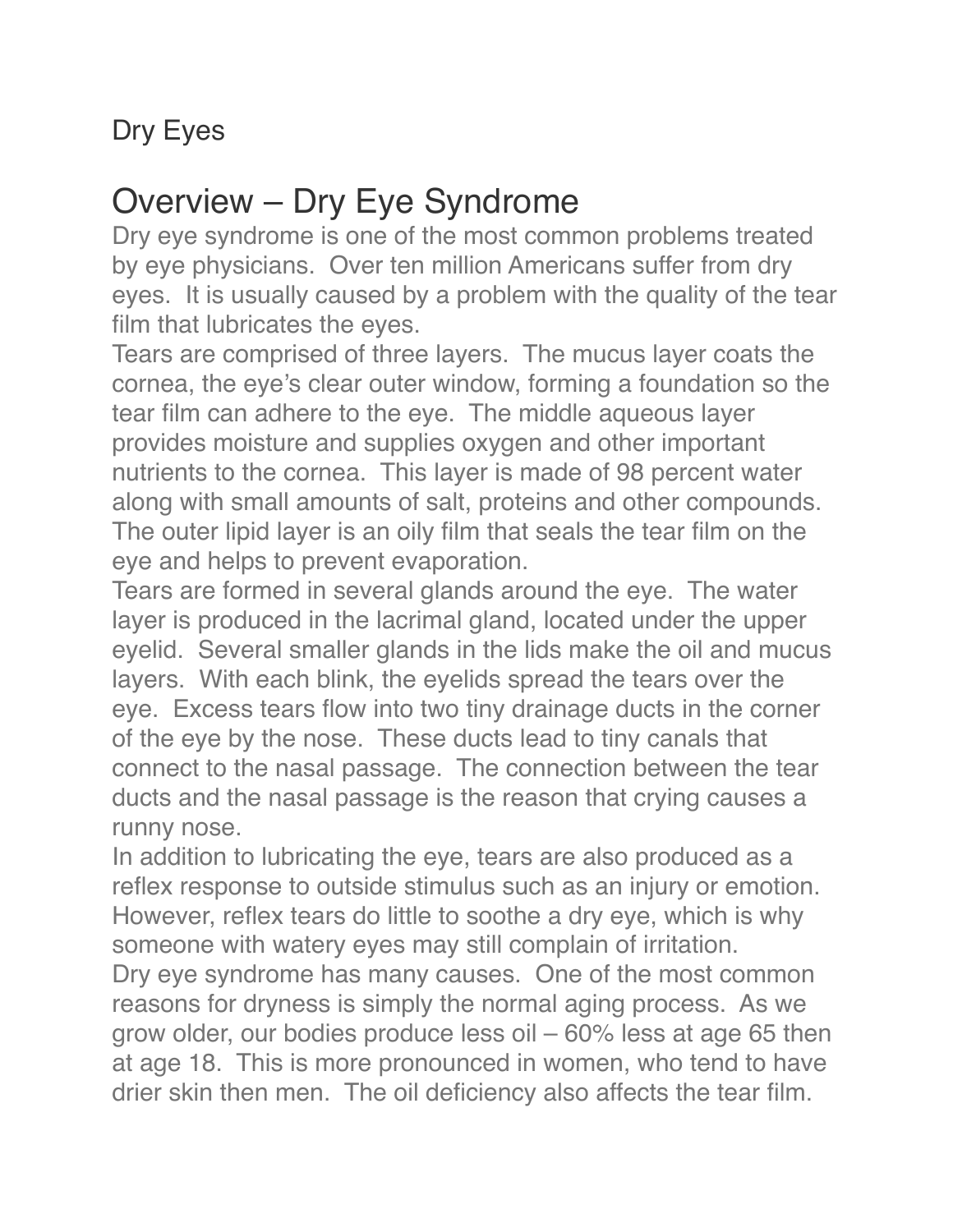Without as much oil to seal the watery layer, the tear film evaporates much faster, leaving dry areas on the cornea. Many other factors, such as hot, dry or windy climates, high altitudes, air-conditioning and cigarette smoke also cause dry eyes. Many people also find their eyes become irritated when reading or working on a computer. Stopping periodically to rest and blink keeps the eyes more comfortable.

Contact lens wearers may also suffer from dryness because the contacts absorb the tear film, causing proteins to form on the surface of the lens. Certain medications, thyroid conditions, vitamin A deficiency, and diseases such as Parkinson's and Sjogren's can also cause dryness. Women frequently experience problems with dry eyes as they enter menopause because of hormonal changes.

## Symptoms

- **Itching**
- **Burning**
- **Irritation**
- Redness
- Blurred vision that improves with blinking
- Excessive tearing
- Increased discomfort after periods of reading, watching TV, or working on a computer

# Detection and Diagnosis

There are several methods to test for dry eyes. The doctor will first determine the underlying cause by measuring the production, evaporation rate and quality of the tear film. Special drops that highlight problems that would be otherwise invisible are particularly helpful to diagnose the presence and extent of the dryness.